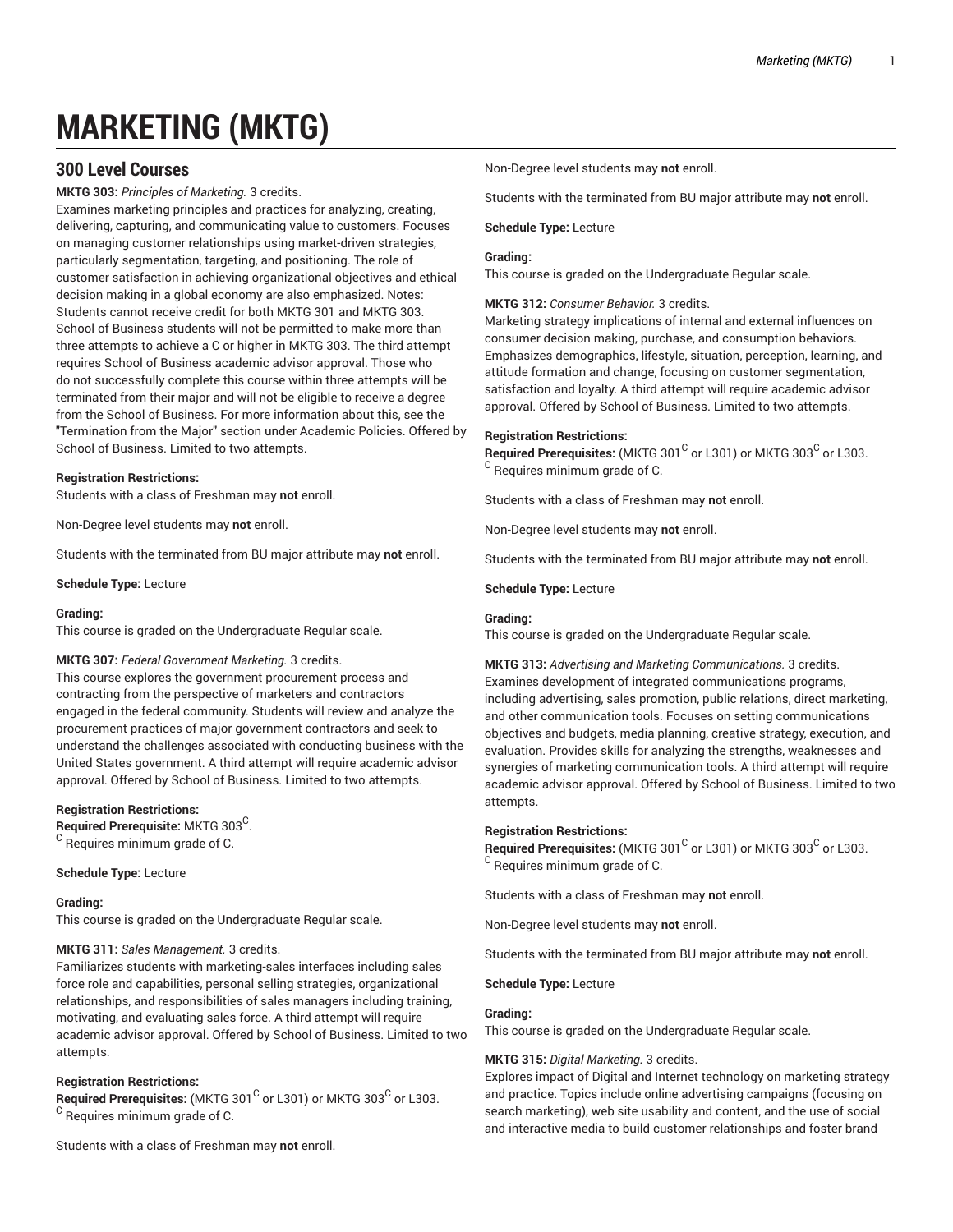loyalty. A third attempt will require academic advisor approval. Offered by School of Business. Limited to two attempts.

#### **Registration Restrictions:**

**Required Prerequisites:** (MKTG 301<sup>C</sup> or L301) or MKTG 303<sup>C</sup> or L303. <sup>C</sup> Requires minimum grade of C.

Students with a class of Freshman may **not** enroll.

Non-Degree level students may **not** enroll.

Students with the terminated from BU major attribute may **not** enroll.

**Schedule Type:** Lecture

# **Grading:**

This course is graded on the Undergraduate Regular scale.

#### **MKTG 332:** *Retailing and E-Commerce Management.* 3 credits.

Examination of retailing as a specialized economic and social institution within the distribution process and as it relates to overall marketing activities. The planning and implementing of store and non-store (catalog, Internet) retail marketing strategies are addressed. Critical decision alternatives, variables, forces, and processes are considered from a managerial perspective. A third attempt will require academic advisor approval. Offered by School of Business. Limited to two attempts.

# **Registration Restrictions:**

**Required Prerequisites:** (MKTG 301<sup>C</sup> or L301) or MKTG 303<sup>C</sup> or L303. <sup>C</sup> Requires minimum grade of C.

Students with a class of Freshman may **not** enroll.

Non-Degree level students may **not** enroll.

Students with the terminated from BU major attribute may **not** enroll.

**Schedule Type:** Lecture

#### **Grading:**

This course is graded on the Undergraduate Regular scale.

# **MKTG 333:** *Business to Business Marketing.* 3 credits.

Examines unique challenges and opportunities of marketing systems among suppliers, manufacturers, resellers, and government. Focuses on developing a capability to identify and nurture long-term B2B relationships. Provides tools and techniques commonly leveraged by B2B marketers to develop these relationships with their clients. A third attempt will require academic advisor approval. Offered by School of Business. Limited to two attempts.

# **Registration Restrictions:**

**Required Prerequisites:** (MKTG 301<sup>C</sup> or L301) or MKTG 303<sup>C</sup> or L303. <sup>C</sup> Requires minimum grade of C.

Students with a class of Freshman may **not** enroll.

Non-Degree level students may **not** enroll.

Students with the terminated from BU major attribute may **not** enroll.

#### **Schedule Type:** Lecture

#### **Grading:**

This course is graded on the Undergraduate Regular scale.

# **MKTG 351:** *Marketing Research.* 3 credits.

Presents the concepts and techniques underlying the marketing research process and their role in managerial decision making. Focuses on skills required to conduct a marketing research project: qualitative and quantitative research designs, survey methodology, instrument creation, sampling procedures, data collection, data analysis, and reporting of findings. A third attempt will require academic advisor approval. Offered by School of Business. Limited to two attempts.

# **Registration Restrictions:**

 $\bf{Required \textit{Prerequisite:}}$  (MKTG 301 $^{\rm C}$ , L301, 303 $^{\rm C}$  or L303) and (BUS 310 $^{\rm C}$ , L310, STAT 250<sup>C</sup> or L250).

 $^{\rm C}$  Requires minimum grade of C.

Students with a class of Freshman may **not** enroll.

Non-Degree level students may **not** enroll.

Students with the terminated from BU major attribute may **not** enroll.

# **Schedule Type:** Lecture

# **Grading:**

This course is graded on the Undergraduate Regular scale.

**MKTG 352:** *Marketing Analytics for New Product Development.* 3 credits. In today's technology-enabled world, organizations collect lot of information as a part of their business operations and pool it with data acquired from outside sources. Marketing analytics is a systematic approach to harnessing this data/ information to drive effective marketing decision making. Students will learn to analyze historical data, market research data, and competitive information for making strategic marketing decisions. A third attempt will require academic advisor approval. Offered by School of Business. Limited to two attempts.

#### **Registration Restrictions:**

 $\mathsf{\mathsf{Required\ Pre} }$  retequisites: (MKTG 301  $^\mathsf{C}$  or L301) or (MKTG 303 $^\mathsf{C}$  or L303) or MBUS 303 $^{\rm C}$  and (BUS 310 $^{\rm C}$  or STAT 350 $^{\rm C}$ ).  $^{\rm C}$  Requires minimum grade of C.

Students with a class of Freshman may **not** enroll.

**Schedule Type:** Lecture

# **Grading:**

This course is graded on the Undergraduate Regular scale.

#### **MKTG 353:** *New Product Development.* 3 credits.

This course focuses on all aspects of the new product and new service development process, from insight and inspiration through design and product launch. The course also explores current topics and best practices in innovation management, such as open innovation, managing creativity in organizations, and product design, and rapid prototyping. A third attempt will require academic advisor approval. Offered by School of Business. Limited to two attempts.

#### **Registration Restrictions:**

 $\mathsf{\mathsf{Required\ Pre} }$  retequisites: (MKTG 301  $^\mathsf{C}$  or L301) or (MBUS 303 $^\mathsf{C}$  or L303) or (MKTG 303<sup>C</sup> or L303).

 $^{\rm C}$  Requires minimum grade of C.

Students with a class of Freshman may **not** enroll.

**Schedule Type:** Lecture

#### **Grading:**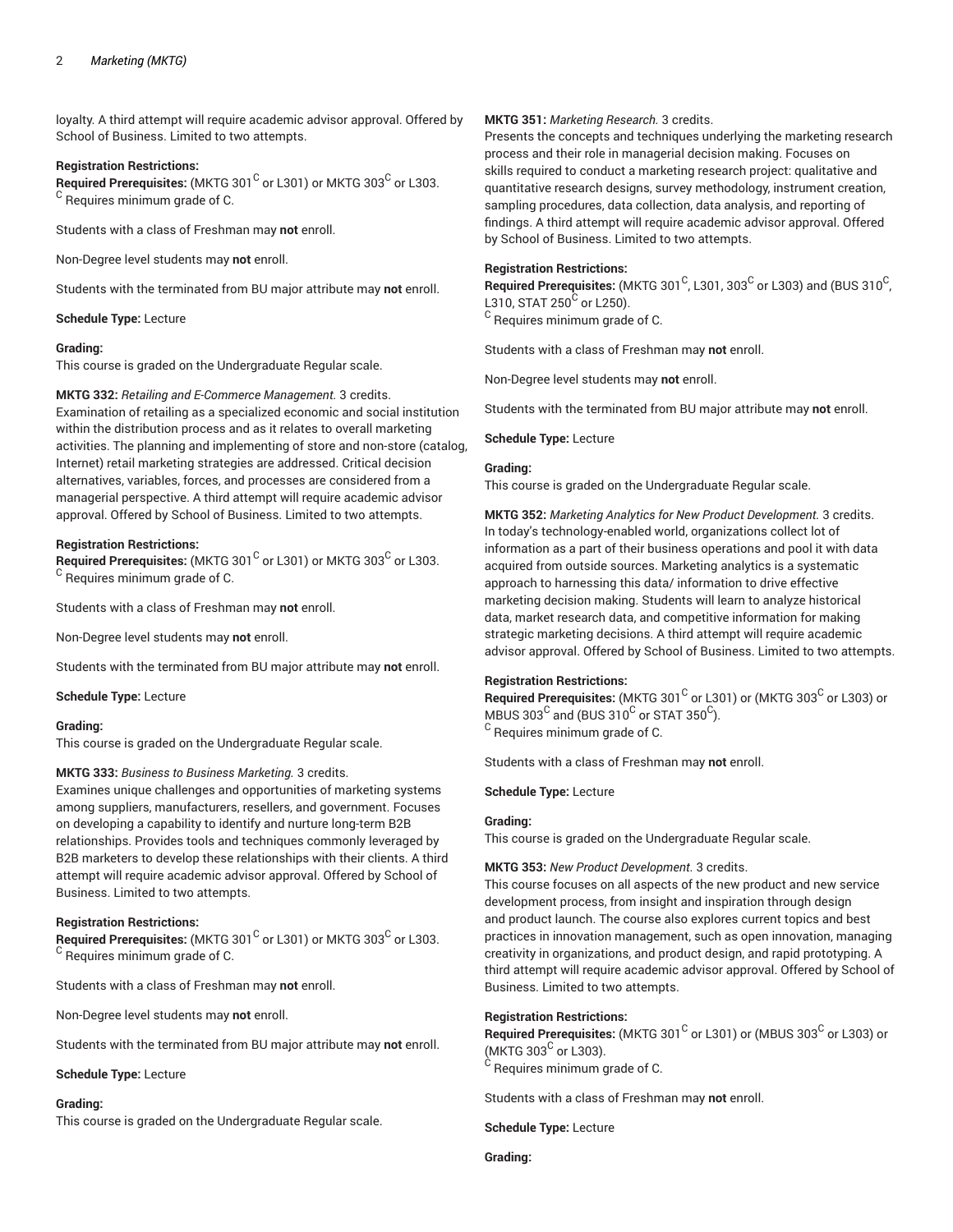This course is graded on the Undergraduate Regular scale.

# **400 Level Courses**

**MKTG 407:** *Global Marketing.* 3 credits.

Multidisciplinary approach to global and international marketing from viewpoint of business management. Examines major marketing issues affecting companies operating in a global environment. Students achieve understanding of economic, political, and cultural differences among nations as they affect marketing opportunities and operations, and develop skills to identify and evaluate global and international marketing opportunities. A third attempt will require academic advisor approval. Offered by School of Business. Limited to two attempts.

#### **Registration Restrictions:**

 $\mathsf{\mathsf{Required\ Pre} }$  reprequisites: (MKTG 301 $^{\mathsf{\mathsf{C}}}$  or L301) or (MKTG 303 $^{\mathsf{\mathsf{C}}}$  or L303). <sup>C</sup> Requires minimum grade of C.

Students with a class of Freshman or Sophomore may **not** enroll.

Non-Degree level students may **not** enroll.

Students with the terminated from BU major attribute may **not** enroll.

**Schedule Type:** Lecture

#### **Grading:**

This course is graded on the Undergraduate Regular scale.

#### **MKTG 455:** *Ethnic and Multicultural Marketing.* 3 credits.

Ethnic and Multicultural Marketing examines the critical marketing issues and opportunities that have arisen with the changing U.S. demographics. The focus is domestic markets. The growth in minority populations indicates a need for specialized approaches for the entire marketing mix. Segmentation can be powerful when considering non-mainstream markets if the marketer understands and capitalizes on the different approaches cultural and ethnic groups use as consumers. A third attempt will require academic advisor approval. Offered by School of Business. Limited to two attempts.

#### **Registration Restrictions:**

 $\mathsf{\mathsf{Required\ Pre} }$  retequisites: (MKTG 301 $^\mathsf{C}$  or L301) or (MKTG 303 $^\mathsf{C}$  or L303). <sup>C</sup> Requires minimum grade of C.

Students with a class of Freshman may **not** enroll.

Non-Degree level students may **not** enroll.

#### **Schedule Type:** Lecture

#### **Grading:**

This course is graded on the Undergraduate Regular scale.

**MKTG 462:** *Honors Seminar in Marketing (Topic Varies).* 3 credits.

Topic and format vary. In-depth study of topic of interest to managers and organizations. Notes: Enrollment limited and competitive. A third attempt will require academic advisor approval. Offered by School of Business. Limited to two attempts.

**Recommended Prerequisite:** Degree status in MKTG major; senior standing; permission of department.

#### **Registration Restrictions:**

**Required Prerequisites:** (MKTG 301<sup>B</sup> or L301) or (MKTG 303<sup>B</sup> or L303). <sup>B</sup> Requires minimum grade of B.

Enrollment limited to students with a class of Senior Plus or Senior.

Enrollment is limited to students with a major in Marketing.

Students with the terminated from BU major attribute may **not** enroll.

#### **Schedule Type:** Seminar

#### **Grading:**

This course is graded on the Undergraduate Regular scale.

**MKTG 471:** *Marketing Management.* 3 credits.

Emphasizes managerial aspects of marketing, including developing marketing strategies and plans, and integrating specific elements of marketing process. Emphasizes case analysis. A third attempt will require academic advisor approval. Offered by School of Business. Limited to two attempts.

**Specialized Designation:** Writing Intensive in Major

#### **Registration Restrictions:**

Required Prerequisites: (MKTG 312 $^{\rm C}$  or L312) and (MKTG 351 $^{\rm C}$  or L351). <sup>C</sup> Requires minimum grade of C.

Enrollment limited to students with a class of Senior Plus or Senior.

Non-Degree level students may **not** enroll.

Students with the terminated from BU major attribute may **not** enroll.

Enrollment limited to students in the School of Business college.

**Schedule Type:** Lecture

# **Grading:**

This course is graded on the Undergraduate Regular scale.

**MKTG 481:** *RS: Marketing in the Nonprofit Sector.* 3 credits. Examines the unique challenges of applying marketing principles and practices to not-for-profit groups such as human service and philanthropic organizations, museums, health and wellness advocates, educational institutions, industry associations and government. Emphasis on case studies, team work, and projects. A third attempt will require academic advisor approval. Offered by School of Business. Limited to two attempts.

**Specialized Designation:** Research/Scholarship Intensive

#### **Registration Restrictions:**

Required Prerequisites: (MKTG 301<sup>C</sup> or L301) or MKTG 303<sup>C</sup> or L303. <sup>C</sup> Requires minimum grade of C.

Students with a class of Freshman may **not** enroll.

Enrollment is limited to students with a major in Marketing.

Non-Degree level students may **not** enroll.

Students with the terminated from BU major attribute may **not** enroll.

**Schedule Type:** Lecture

**Grading:**

This course is graded on the Undergraduate Regular scale.

**MKTG 491:** *Seminar in Marketing.* 3 credits. In-depth treatment in seminar format of contemporary topics in marketing. Culminates in preparation of substantial paper and oral